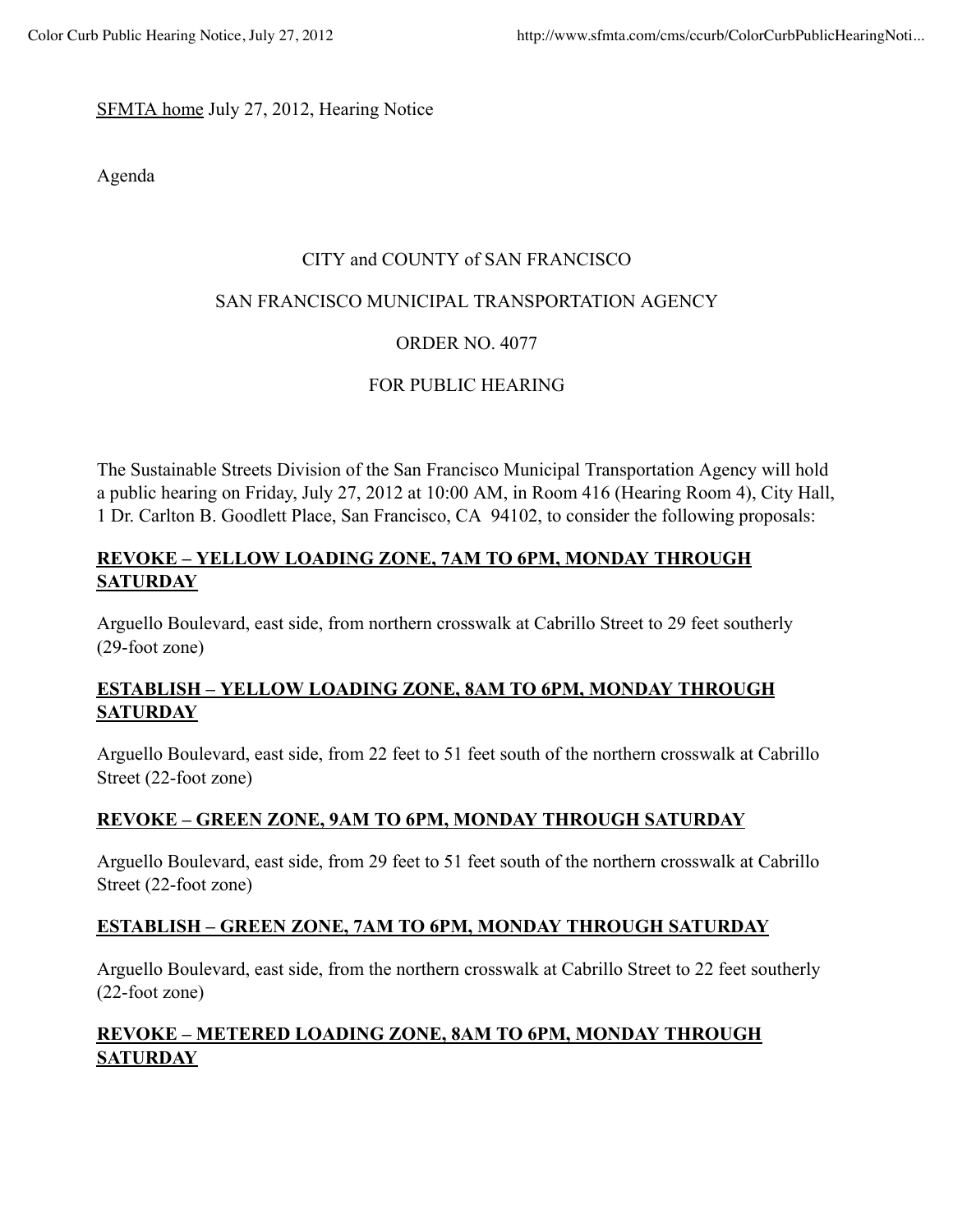1019 Clement Street, south side, from 85 feet to 106 feet west of 11th Avenue, at parking meter #1009 (21-foot zone)

### **ESTABLISH – METERED LOADING ZONE, 8AM TO 6PM, MONDAY THROUGH SATURDAY**

1019 Clement Street, south side, from 82 feet to 122 feet west of 11th Avenue, at parking meters #1009 and #1013 (40-foot zone)

### **REVOKE – METERED LOADING ZONE, 8AM TO 6PM, MONDAY THROUGH SATURDAY**

1033 Clement Street, south side, from 145 feet to 164 feet west of 11th Avenue, at parking meter #1017 (19-foot zone)

## **ESTABLISH – PART-TIME PASSENGER LOADING ZONE, 8AM TO 6PM, MONDAY THROUGH SATURDAY**

1033 Clement Street, south side, from 142 feet to 162 feet west of 11th Avenue, at parking meter #1017 (20-foot zone)

## **ESTABLISH – PART-TIME PASSENGER LOADING ZONE (SIGN ONLY) 6PM TO 10PM, MONDAY THROUGH FRIDAY, AND 11AM TO 10PM, SATURDAY AND SUNDAY**

716 Kearny Street, east side, from 10 feet to 32 feet south of Merchant Street, at parking meter #710 (22-foot zone)

(metered yellow loading zone remains, 7am to 6pm, Monday through Friday)

## **ESTABLISH – GREEN ZONE, 9AM TO 6PM, MONDAY THROUGH SATURDAY**

"399" Goettingen Street, east side, from 0 feet to 33 feet north of Bacon Street crosswalk (33-foot zone)

### **ESTABLISH – PART-TIME PASSENGER LOADING ZONE (DURING LIBRARY HOURS)**

"399" Goettingen Street, east side, from 33 feet to 63 feet north of Bacon Street crosswalk (30-foot zone)

## **REVOKE – METERED LOADING ZONE, 7AM TO 4PM, MONDAY THROUGH FRIDAY**

1 Geary Street, south side, from 34 feet to 102 feet west of Kearny Street, at parking meters 7, 9 and 11 (68-foot zone)